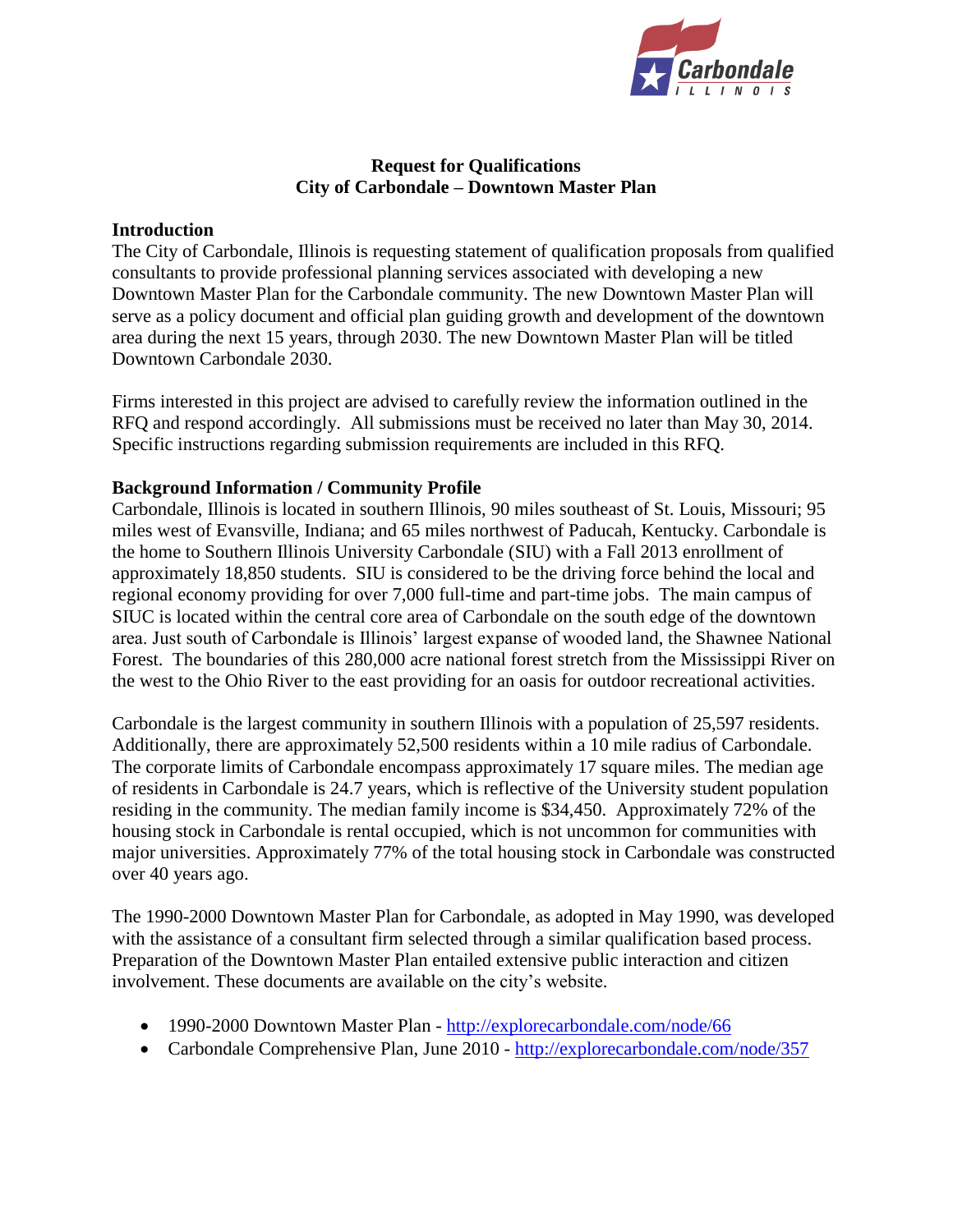Carbondale Zoning Code, April 2013 [http://explorecarbondale.com/sites/default/files/pdf/Title%2015%20March%2025%2C%](http://explorecarbondale.com/sites/default/files/pdf/Title%2015%20March%2025%2C%202014.pdf) [202014.pdf](http://explorecarbondale.com/sites/default/files/pdf/Title%2015%20March%2025%2C%202014.pdf)

Copies of these documents and other related planning reports and documents are on file in the Development Services Office and can be viewed during regular office hours.

In December 2012, the City created the Illinois-University Corridor Tax Increment Financing (TIF) District which covers 134 acres and is the majority of the area to be included within the new downtown plan. To date, six property owners/developers have entered into redevelopment agreements within the district, including the most recent being for the construction of a 5-story, mixed-use, retail and student housing development in the south portion of the downtown adjacent to the SIU campus. The project will be the first major construction project in the downtown in over 20 years.

# **Project Goals / Areas of Special Consideration**

It is the intention of the City of Carbondale to procure the professional services of a qualified planning consultant to develop a new Downtown Master Plan for Carbondale. This will involve working through a collaborative effort that engages a variety of stakeholders. The process will culminate in an integrated document that reflects the needs and desires of the community and helps direct future decision making as it relates to the orderly growth and sustainable development of the downtown. Downtown Carbondale 2030 will provide a framework for the development of future public policy pertaining to growth, development, redevelopment, infrastructure improvement and expansion, provision of community services, as well as the conservation and expansion of cultural and natural resources in the downtown.

Carbondale is home to a number of organizations, governmental bodies, and institutions that conduct their own long-range planning. A major goal will be to incorporate those plans into the Downtown Master Plan where feasible. Examples of these other planning bodies include, but are not limited to, Southern Illinois University Carbondale, the Carbondale Park District, the Illinois Department of Transportation District 9, and Memorial Hospital of Carbondale.

In 2003, SIUC adopted a long-range plan for the University called "Southern at 150". This plan was augmented in 2006 to incorporate plans for "Saluki Way", which is an aggressive multi-year capital improvement program to create a new campus core of student services, academic, and athletic facilities. In an unprecedented collaborative effort, the City has entered into a partnership with SIUC and has committed \$20 million dollars to this effort over a 20-year period.

Other major issues and areas of focus that the new Downtown Master Plan will address include the following:

- Creation of a master streetscape design plan
- Analysis of the City's existing and future parking demands
- Creation of an entertainment district and eliminating any associated barriers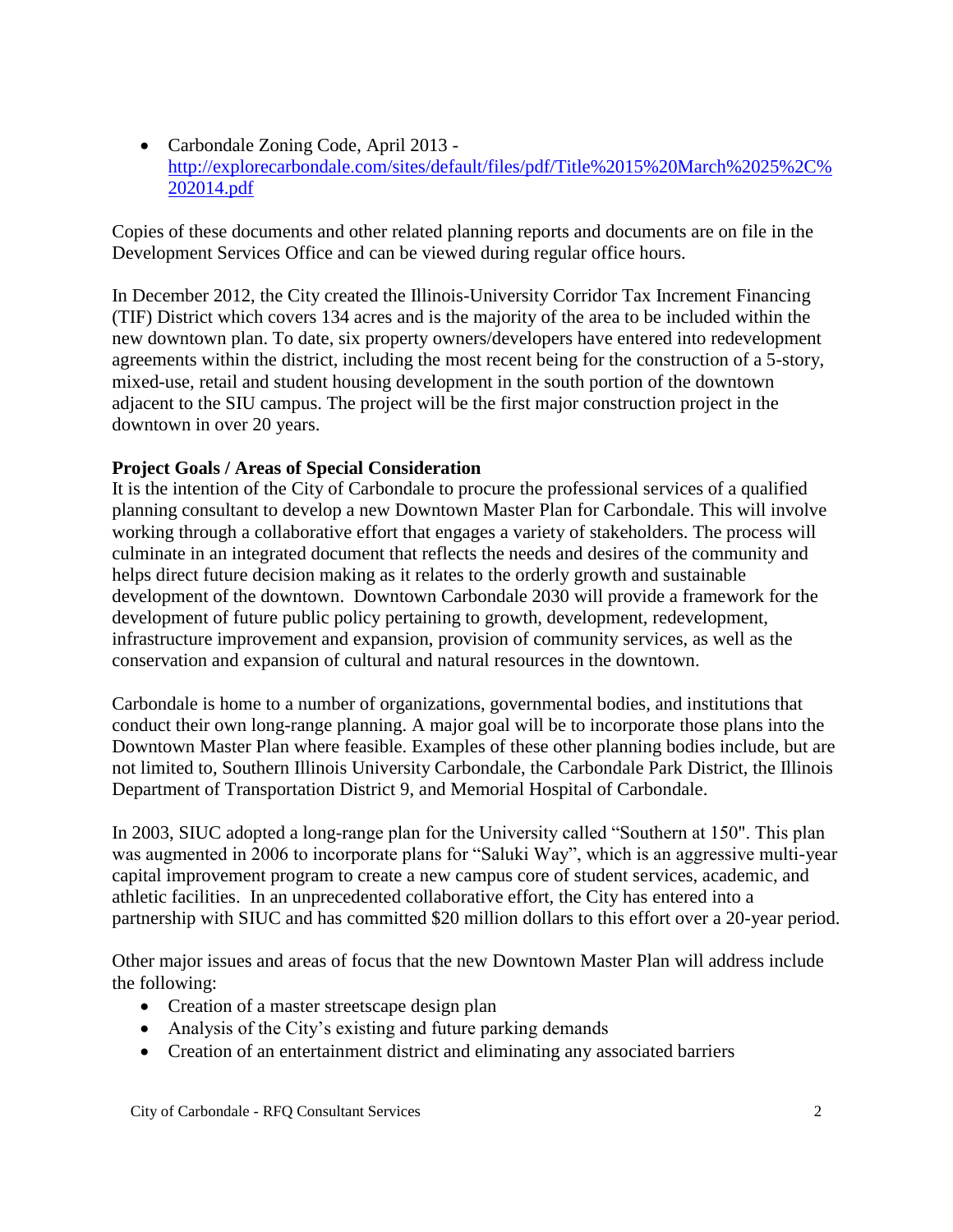- Creation of specific options for outdoor sidewalk cafes
- Expansion of bicycle/pedestrian path network
- Evaluate and recommend best uses for the existing vacant downtown properties
- Evaluate the existing downtown transportation conditions and suggest alternative transportation modes.

# **Scope of Work**

The professional consulting firm selected for this assignment will work closely with City and University staff, an advisory committee, local elected officials, and various City boards and commissions to prepare Downtown Carbondale 2030. Following are major work components and elements which are expected to be provided. The final scope of services will be developed in conjunction with the consulting firm selected for this project.

- With the assistance of City staff, provide analysis and subsequent updating of local and area wide demographics, housing characteristics, social and economic indicators, natural and historic resources, existing land use and other data contained within the 1990-2000 Downtown Master Plan. The analysis to include projections for community profile data over the next 5, 10, and 15 years.
- Working with City staff and the Advisory Committee, the consultant is to review and revise, as needed, the community goals, objectives, policies, and programs for the downtown area including; growth management, housing, transportation, economic development, natural features/open space and infill development/redevelopment.
- Conduct an analysis of the City's downtown building inventory and assess the feasibility of future mixed-use projects.
- Conduct an analysis of the impact of future developments on existing parking facilities and the need for additional downtown parking opportunities.
- Work with City and SIU staff to create new downtown land use maps and map exhibits. The City will provide consultant with access to GIS base maps and other pertinent data and information.
- Facilitate public input meetings and focus group sessions throughout the various phases of developing the Downtown Master Plan. Incorporate the findings into the plan document.
- Completion of a development strategy that identifies priority projects with general cost range estimates.
- Attend and participate in meetings scheduled with the Advisory Committee and the City Council as the plan evolves to provide progress reports and obtain feedback.

# **Deliverables**

The consultant will prepare the Downtown Carbondale 2030 document in a format that is agreed upon by the City. Furthermore, throughout the course of preparing Downtown Carbondale 2030, the consultant will provide draft versions of the plan document for review and comment at various stages of the project. The specific deliverables will be subject to further discussion with the selected consultant. The final product deliverables will be in a format appropriate for distribution on the City's website, as well as a format that the City could update from time to time.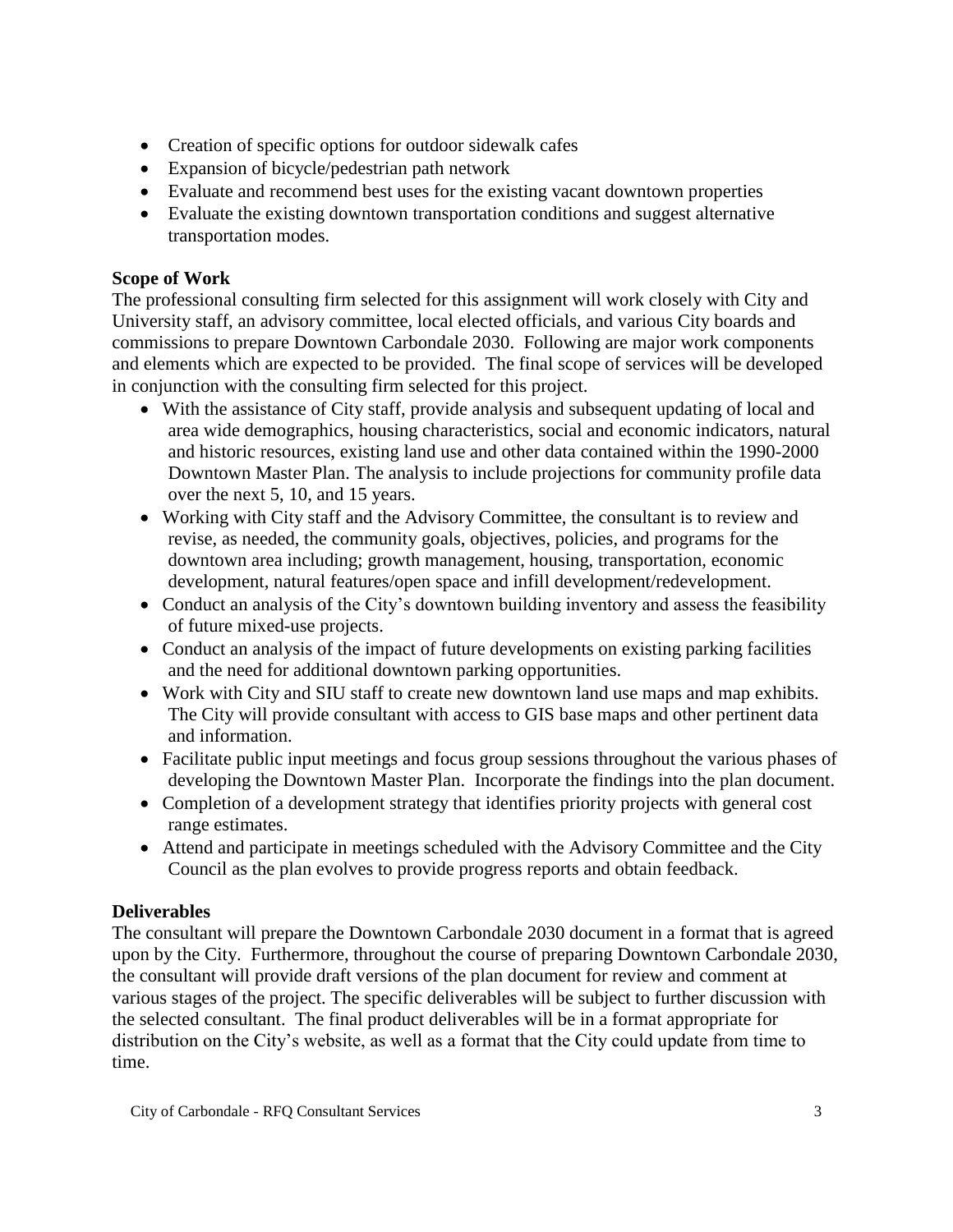## **Submission Requirements**

Prospective consultants are instructed to respond to the RFQ with information as outlined below. Consultants are advised to be succinct in their responses and attach only relevant information. Eight (8) hard copies of the material, as well as a digital copy are to be received no later than 4:00 P.M. on May 30, 2014.

At a minimum, all submittals should include the following:

- 1. Company information: Name, address, phone number, organizational structure, number of professional staff and principals and their specialties that will be assigned to work on this project. Location of firm's offices where the various aspects of the work will be performed.
- 2. Availability: A brief statement as to the availability of the key personnel of the firm responsible for the project and the ability of the firm to complete the project within the prescribed time frame.
- 3. Statement of Qualifications: Provide summary of the firm's background, capabilities, experience and qualifications. Include a synopsis of similar assignments and projects completed by the firm in the last five years with specific emphasis on downtown master planning related projects performed in university communities.
- 4. Understanding of Project: An overview of the consultant's understanding and approach to the project, including coordination of various stakeholders to build community consensus, ability to perform within projected time-line, any critical issues/concerns in successfully completing the project.
- 5. Examples of Work: Complete or partial samples of work involving similar types of projects and assignments.
- 6. Client support: A description of the type and level of support the consultant will require/expect from the City through each phase of the project.

All submittals must be received no later than 4:00PM on May 30, 2014, by:

Christi Green Purchasing/Risk Management Coordinator City of Carbondale 200 South Illinois Avenue PO Box 2047 Carbondale, IL 62901

# **Evaluation Criteria / Selection Process**

- Oualifications of the consultant/project manager
- Individuals and professional staff to be assigned to the project
- Demonstrated experience in Downtown Master Plan projects and related assignments in college and university communities
- Clear understanding of the community dynamics and overall objectives of the project